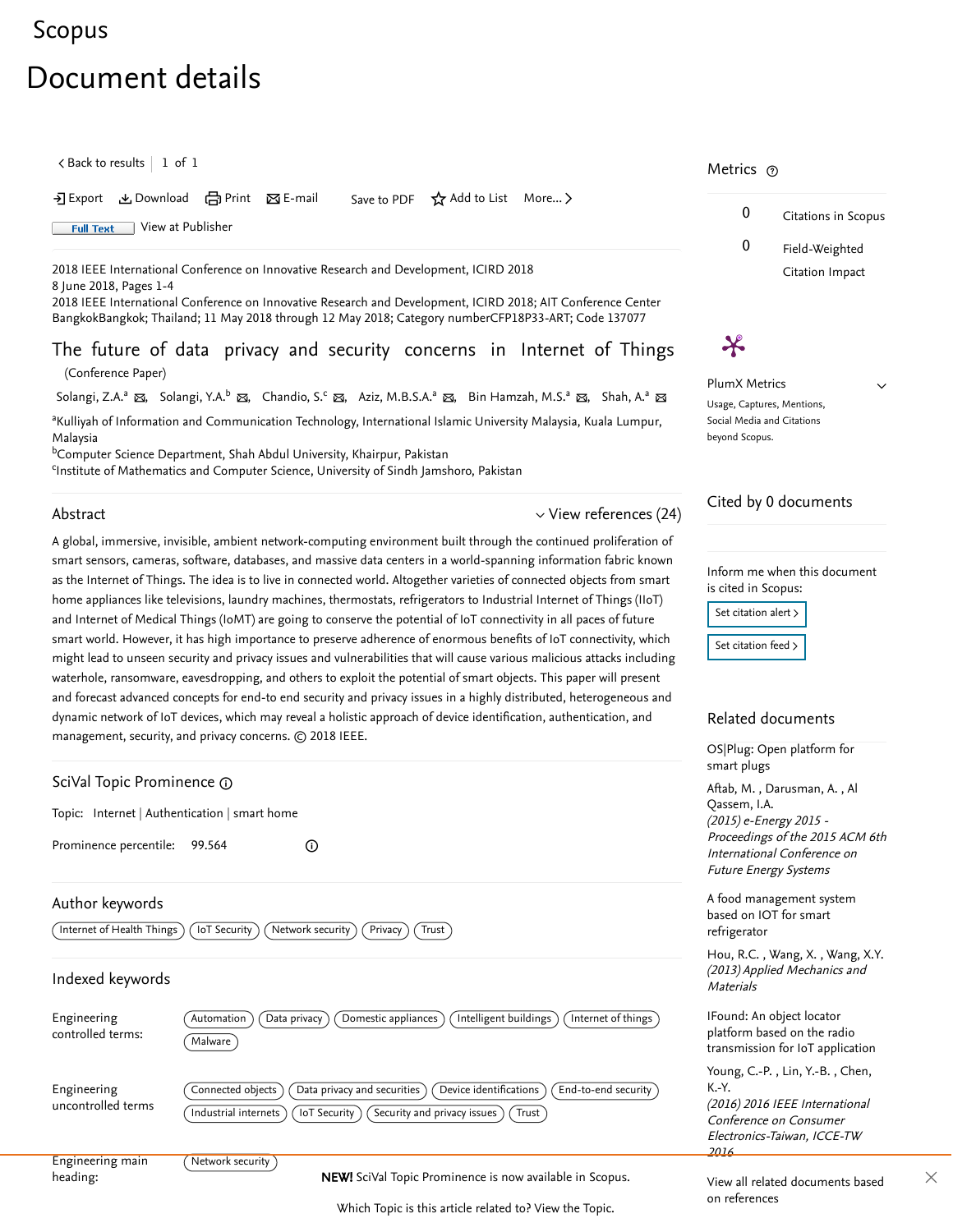Find more related documents in Scopus based on:

[Authors](https://www.scopus.com/search/submit/mlt.uri?eid=2-s2.0-85049900931&src=s&all=true&origin=recordpage&method=aut&zone=relatedDocuments) > [Keywords](https://www.scopus.com/search/submit/mlt.uri?eid=2-s2.0-85049900931&src=s&all=true&origin=recordpage&method=key&zone=relatedDocuments) >

<span id="page-1-0"></span>

| <b>ISBN:</b> 978-153865696-9<br>Source Type: Conference Proceeding<br>Original language: English |                                                                                                                                                                                                                                                                                                                                        | DOI: 10.1109/ICIRD.2018.8376320<br>Document Type: Conference Paper<br>Sponsors:<br>Publisher: Institute of Electrical and Electronics Engineers Inc. |  |
|--------------------------------------------------------------------------------------------------|----------------------------------------------------------------------------------------------------------------------------------------------------------------------------------------------------------------------------------------------------------------------------------------------------------------------------------------|------------------------------------------------------------------------------------------------------------------------------------------------------|--|
| View in search results format ><br>References (24)                                               |                                                                                                                                                                                                                                                                                                                                        |                                                                                                                                                      |  |
| All                                                                                              | <b>合</b> Print<br>$\boxtimes$ E-mail<br>Export                                                                                                                                                                                                                                                                                         | Save to PDF<br>Create bibliography                                                                                                                   |  |
| 1                                                                                                | Islam, S.M.R., Kwak, D., Kabir, M.H., Hossain, M., Kwak, K.-S.<br>The internet of things for health care: A comprehensive survey<br>(2015) IEEE Access, 3, art. no. 7113786, pp. 678-708. Cited 364 times.<br>http://ieeexplore.ieee.org/xpl/RecentIssue.jsp?punumber=6287639<br>doi: 10.1109/ACCESS.2015.2437951<br>View at Publisher |                                                                                                                                                      |  |
| 2                                                                                                | Rose, K., Eldridge, S., Chapin, L.<br>The internet of things: An overview<br>(2015) Internet Soc., pp. 1-50. Cited 111 times.                                                                                                                                                                                                          |                                                                                                                                                      |  |
| $\exists$ 3                                                                                      | Rosner, G.<br>(2017) The Intimacy of Things: Privacy and the IoT<br>[Accessed: 07-Mar-2017]<br>https://cltc.berkeley.edu/2017/03/05/rsvp-giladrosner-The-intimacy-of-things-privacy-and-The-iot                                                                                                                                        |                                                                                                                                                      |  |
| $\perp$                                                                                          | (2014) THE PRESIDENT'S NATIONAL SECURITY TELECOMMUNICATIONS ADVISORY COMMITTEE<br>NSTAC Report to the President on the Internet of Things<br>N. S. Telecommunications and A. Committee                                                                                                                                                 |                                                                                                                                                      |  |
| 5                                                                                                | Carter, J.<br>(2015) How-The-internet-of-things-willrevolutionise-medicine<br>http://www.techradar.com/news/world-oftech/future-tech/how-The-internet-of-things-willrevolutionise-<br>medicine-1303066                                                                                                                                 |                                                                                                                                                      |  |
| $\perp$ 6                                                                                        | Zampieri, O.<br>(2014) Customer Intimacy and Calm Technology                                                                                                                                                                                                                                                                           |                                                                                                                                                      |  |
| 7                                                                                                | Gubbi, J., Buyya, R., Marusic, S., Palaniswami, M.                                                                                                                                                                                                                                                                                     | Internet of Things (IoT): A vision, architectural elements, and future directions                                                                    |  |
|                                                                                                  | doi: 10.1016/j.future.2013.01.010                                                                                                                                                                                                                                                                                                      | (2013) Future Generation Computer Systems, 29 (7), pp. 1645-1660. Cited 2802 times.                                                                  |  |

[View at Publisher](https://www.scopus.com/redirect/linking.uri?targetURL=https%3a%2f%2fdoi.org%2f10.1016%2fj.future.2013.01.010&locationID=3&categoryID=4&eid=2-s2.0-84876943063&issn=0167739X&linkType=ViewAtPublisher&year=2013&origin=reflist&dig=baa61c7fb72517e966b291324d667f7c&recordRank=)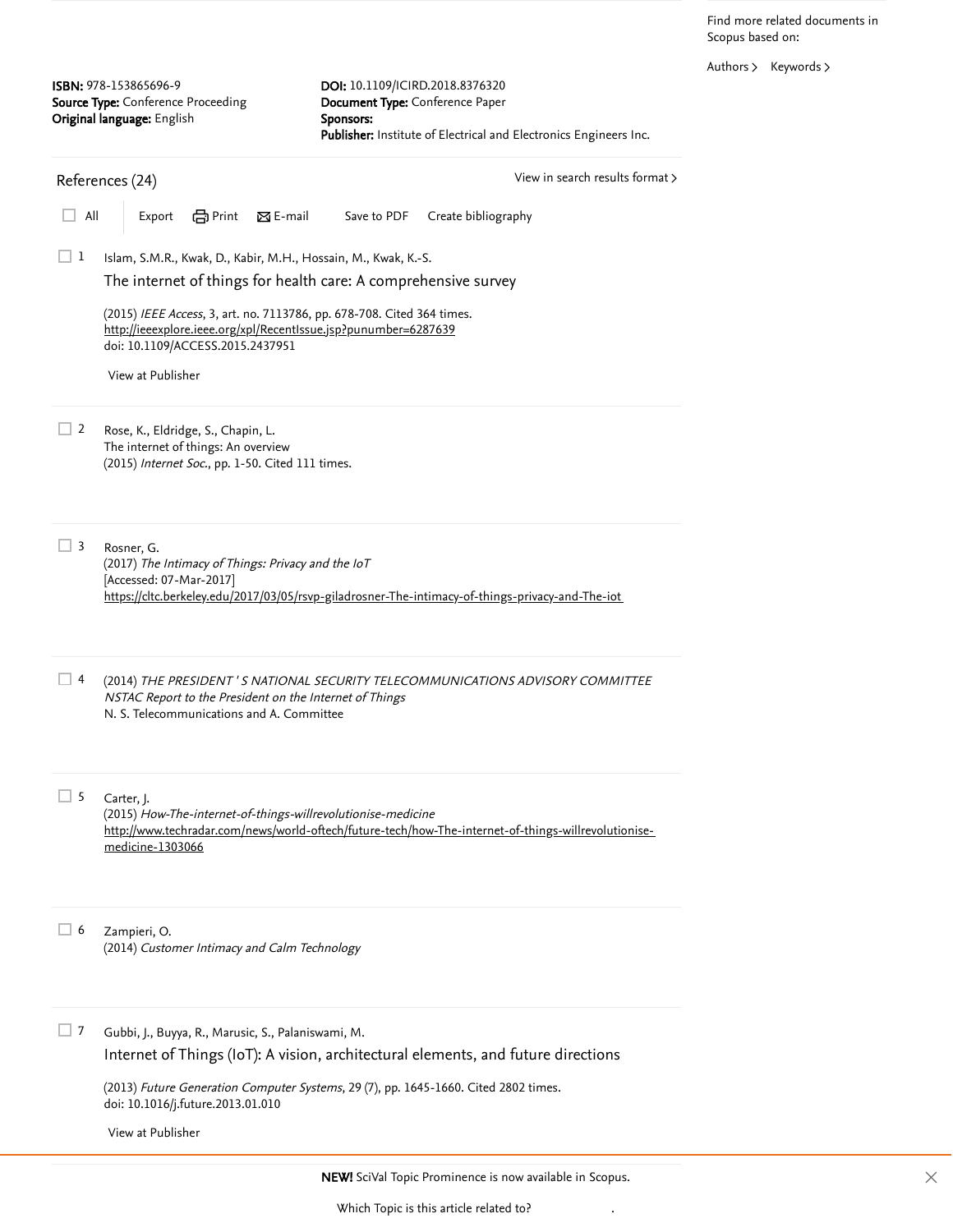Atzori, L., Iera, A., Morabito, G. 8 (2010) *Computer Networks*, 54 (15), pp. 2787-2805. [Cited 4886 times](https://www.scopus.com/search/submit/citedby.uri?eid=2-s2.0-85049900931&refeid=2-s2.0-77956877124&src=s&origin=reflist&refstat=core). doi: 10.1016/j.comnet.2010.05.010 Miorandi, D., Sicari, S., De Pellegrini, F., Chlamtac, I. (2012) Ad Hoc Networks, 10 (7), pp. 1497-1516. [Cited 1200 times](https://www.scopus.com/search/submit/citedby.uri?eid=2-s2.0-85049900931&refeid=2-s2.0-84861997111&src=s&origin=reflist&refstat=core). doi: 10.1016/j.adhoc.2012.02.016 10 Perera, C., Zaslavsky, A., Christen, P., Georgakopoulos, D. (2014) *IEEE Communications Surveys and Tutorials*, 16 (1), pp. 414-454. [Cited 827 times](https://www.scopus.com/search/submit/citedby.uri?eid=2-s2.0-85049900931&refeid=2-s2.0-84894668409&src=s&origin=reflist&refstat=core). doi: 10.1109/SURV.2013.042313.00197 11 Peppet, S.R. (2014) *Texas Law Review*, 93 (1), pp. 85-179. [Cited 54 times](https://www.scopus.com/search/submit/citedby.uri?eid=2-s2.0-85049900931&refeid=2-s2.0-84911872030&src=s&origin=reflist&refstat=core). 12 Raij, A., Ghosh, A., Kumar, S., Srivastava, M. (2011) *Conference on Human Factors in Computing Systems - Proceedings*, pp. 11-20. [Cited 55 times](https://www.scopus.com/search/submit/citedby.uri?eid=2-s2.0-85049900931&refeid=2-s2.0-79958120360&src=s&origin=reflist&refstat=core). ISBN: 978-145030228-9 doi: 10.1145/1978942.1978945 13 Mitton, N., Chaouchi, H., Noel, T., Watteyne, T., Gabillon, A., Capolsini, P. (2017) Interoperability, Safety and Security in IoT Springer 14 (2017) IRDETO GLOBAL CONSUMER PIRACY SURVEY Irdeto organization 15 (2015) *FTC Staff Report, Internet of Things Privacy & Security in A Connected World*. [Cited 2 times](https://www.scopus.com/search/submit/citedby.uri?eid=2-s2.0-85049900931&refeid=2-s2.0-84966598961&src=s&origin=reflist&refstat=dummy).<br>FTC FTC Staff Rep.<br>16 (2016) *Guidelines on Transparency under General Data Protection Regulation* FTC FTC Staff Rep. <sup>16</sup> (2016) Guidelines on Transparency under General Data Protection Regulation [The Internet of Things: A survey](https://www.scopus.com/record/display.uri?eid=2-s2.0-77956877124&origin=reflist&sort=plf-f&src=s&st1=The+future+of+data+privacy+and+security+concerns+in+Internet+of+Things&st2=&sid=70b8b83896b740b7c0cb3caf6dfe3a1d&sot=b&sdt=b&sl=77&s=TITLE%28The+future+of+data+privacy+and+security+concerns+in+Internet+of+Things%29&recordRank=) [View at Publisher](https://www.scopus.com/redirect/linking.uri?targetURL=https%3a%2f%2fdoi.org%2f10.1016%2fj.comnet.2010.05.010&locationID=3&categoryID=4&eid=2-s2.0-77956877124&issn=13891286&linkType=ViewAtPublisher&year=2010&origin=reflist&dig=06f7092bbbbb3a2e00da9b2b1b31d1dc&recordRank=) 9 [Internet of things: Vision, applications and research challenges](https://www.scopus.com/record/display.uri?eid=2-s2.0-84861997111&origin=reflist&sort=plf-f&src=s&st1=The+future+of+data+privacy+and+security+concerns+in+Internet+of+Things&st2=&sid=70b8b83896b740b7c0cb3caf6dfe3a1d&sot=b&sdt=b&sl=77&s=TITLE%28The+future+of+data+privacy+and+security+concerns+in+Internet+of+Things%29&recordRank=) [View at Publisher](https://www.scopus.com/redirect/linking.uri?targetURL=https%3a%2f%2fdoi.org%2f10.1016%2fj.adhoc.2012.02.016&locationID=3&categoryID=4&eid=2-s2.0-84861997111&issn=15708705&linkType=ViewAtPublisher&year=2012&origin=reflist&dig=058b3d7d13b71f04452a39224dc7a8f7&recordRank=) [Context aware computing for the internet of things: A survey](https://www.scopus.com/record/display.uri?eid=2-s2.0-84894668409&origin=reflist&sort=plf-f&src=s&st1=The+future+of+data+privacy+and+security+concerns+in+Internet+of+Things&st2=&sid=70b8b83896b740b7c0cb3caf6dfe3a1d&sot=b&sdt=b&sl=77&s=TITLE%28The+future+of+data+privacy+and+security+concerns+in+Internet+of+Things%29&recordRank=) [View at Publisher](https://www.scopus.com/redirect/linking.uri?targetURL=https%3a%2f%2fdoi.org%2f10.1109%2fSURV.2013.042313.00197&locationID=3&categoryID=4&eid=2-s2.0-84894668409&issn=1553877X&linkType=ViewAtPublisher&year=2014&origin=reflist&dig=d986ef551bc9bf1d44dce0d6f271e65a&recordRank=) [Regulating the internet of things: First steps toward managing](https://www.scopus.com/record/display.uri?eid=2-s2.0-84911872030&origin=reflist&sort=plf-f&src=s&st1=The+future+of+data+privacy+and+security+concerns+in+Internet+of+Things&st2=&sid=70b8b83896b740b7c0cb3caf6dfe3a1d&sot=b&sdt=b&sl=77&s=TITLE%28The+future+of+data+privacy+and+security+concerns+in+Internet+of+Things%29&recordRank=) discrimination, Privacy, Security, And consent <http://www.texaslrev.com/wp-content/uploads/Peppet-93-1.pdf> [Privacy risks emerging from the adoption of innocuous wearable sensors in the mobile](https://www.scopus.com/record/display.uri?eid=2-s2.0-79958120360&origin=reflist&sort=plf-f&src=s&st1=The+future+of+data+privacy+and+security+concerns+in+Internet+of+Things&st2=&sid=70b8b83896b740b7c0cb3caf6dfe3a1d&sot=b&sdt=b&sl=77&s=TITLE%28The+future+of+data+privacy+and+security+concerns+in+Internet+of+Things%29&recordRank=) environment [View at Publisher](https://www.scopus.com/redirect/linking.uri?targetURL=https%3a%2f%2fdoi.org%2f10.1145%2f1978942.1978945&locationID=3&categoryID=4&eid=2-s2.0-79958120360&issn=&linkType=ViewAtPublisher&year=2011&origin=reflist&dig=7d373d7a060a707f4febf8b79e81a3fd&recordRank=)

NEW! SciVal Topic Prominence is now available in Scopus.

European Commision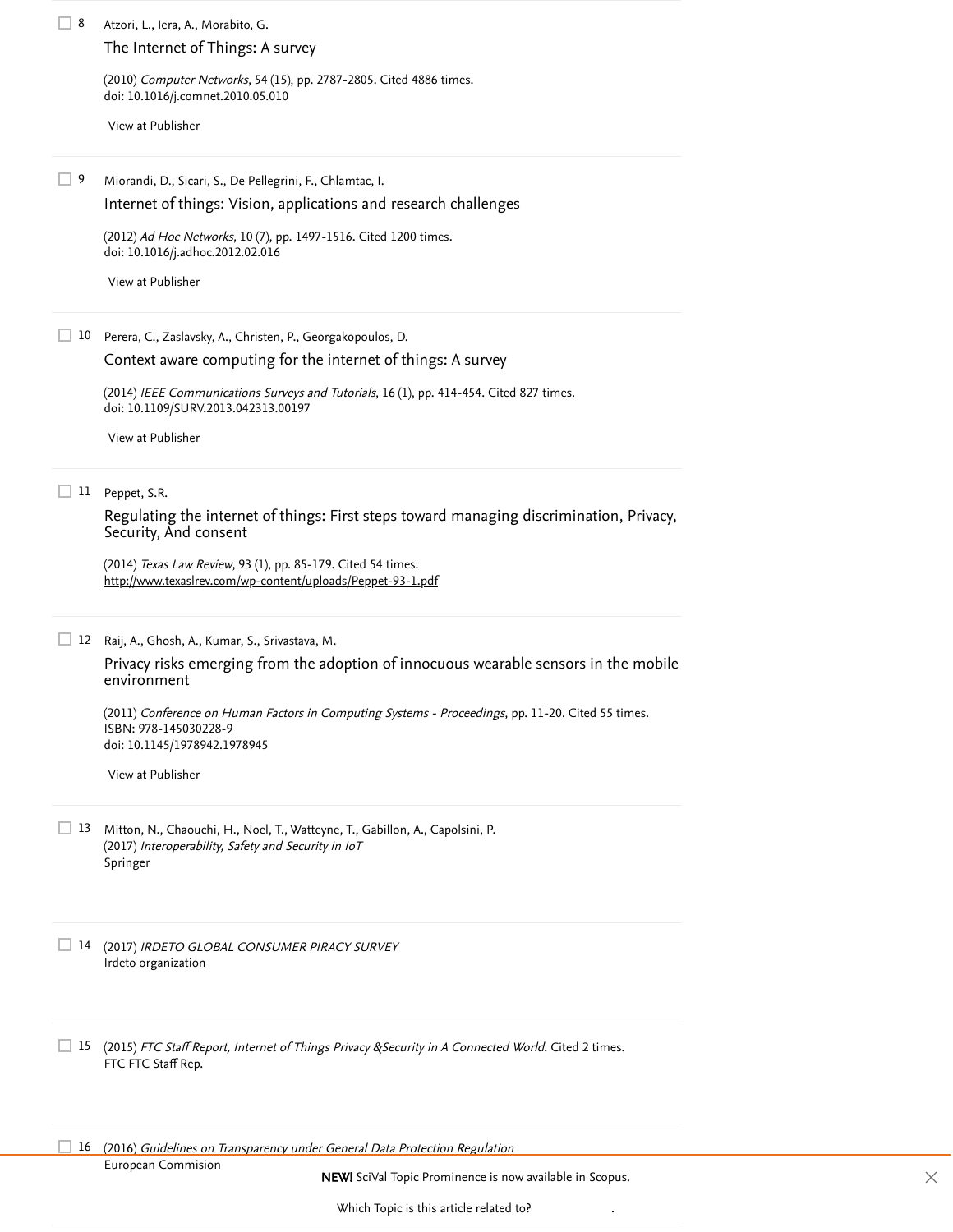Guha, S., Plarre, K., Lissner, D., Mitra, S., Krishna, B., Dutta, P., Kumar, S. 17

[AutoWitness: Locating and tracking stolen property while tolerating GPS and radio](https://www.scopus.com/record/display.uri?eid=2-s2.0-78650856531&origin=reflist&sort=plf-f&src=s&st1=The+future+of+data+privacy+and+security+concerns+in+Internet+of+Things&st2=&sid=70b8b83896b740b7c0cb3caf6dfe3a1d&sot=b&sdt=b&sl=77&s=TITLE%28The+future+of+data+privacy+and+security+concerns+in+Internet+of+Things%29&recordRank=) outages

(2010) SenSys 2010 - Proceedings of the 8th ACM Conference on Embedded Networked Sensor Systems, pp. 29-42. [Cited 34 times](https://www.scopus.com/search/submit/citedby.uri?eid=2-s2.0-85049900931&refeid=2-s2.0-78650856531&src=s&origin=reflist&refstat=core). ISBN: 978-145030344-6 doi: 10.1145/1869983.1869988

[View at Publisher](https://www.scopus.com/redirect/linking.uri?targetURL=https%3a%2f%2fdoi.org%2f10.1145%2f1869983.1869988&locationID=3&categoryID=4&eid=2-s2.0-78650856531&issn=&linkType=ViewAtPublisher&year=2010&origin=reflist&dig=0e5204d7c0fa6f03169ce5a6c7e578f6&recordRank=)

18 Lorincz, K., Chen, B., Challen, G., Chowdhury, A., Patel, S., Bonato, P., Welsh, M. Mercury: A wearable sensor network platform for high-fidelity motion analysis (2009) SenSys '09 Proc. 7th ACM Conf. Embed. Networked Sens. Syst., pp. 1-14.

19 Tan, O., Gunduz, D., Poor, H.V.

#### [Increasing smart meter privacy through energy harvesting and storage devices](https://www.scopus.com/record/display.uri?eid=2-s2.0-84880229460&origin=reflist&sort=plf-f&src=s&st1=The+future+of+data+privacy+and+security+concerns+in+Internet+of+Things&st2=&sid=70b8b83896b740b7c0cb3caf6dfe3a1d&sot=b&sdt=b&sl=77&s=TITLE%28The+future+of+data+privacy+and+security+concerns+in+Internet+of+Things%29&recordRank=)

(2013) *[IEEE Journal on Selected Areas in Communications](https://www.scopus.com/search/submit/citedby.uri?eid=2-s2.0-85049900931&refeid=2-s2.0-84880229460&src=s&origin=reflist&refstat=core)*, 31 (7), art. no. 6547840, pp. 1331-1341. Cited 51 . times doi: 10.1109/JSAC.2013.130715

[View at Publisher](https://www.scopus.com/redirect/linking.uri?targetURL=https%3a%2f%2fdoi.org%2f10.1109%2fJSAC.2013.130715&locationID=3&categoryID=4&eid=2-s2.0-84880229460&issn=07338716&linkType=ViewAtPublisher&year=2013&origin=reflist&dig=583aa11bf208d623640d8734a78ab357&recordRank=)

20 Vujovic, V.

A custom internet of things healthcare system a custom internet of things healthcare system (2015) No. June

21 Solangi, A.Z., Solangi, A.Y., Aziz, A.M.S., Shah, A. (2010) An Emperical Study of Internet of Things (IoT)-Based Healthcare Acceptance in Pakistan: Pilot Study, pp. 58-63. no. December

22 Solangi, Z.A., Solangi, Y.A., Aziz, M.S.A., Asadullah

[An empirical study of Internet of Things \(IoT\) - Based healthcare acceptance in](https://www.scopus.com/record/display.uri?eid=2-s2.0-85049914177&origin=reflist&sort=plf-f&src=s&st1=The+future+of+data+privacy+and+security+concerns+in+Internet+of+Things&st2=&sid=70b8b83896b740b7c0cb3caf6dfe3a1d&sot=b&sdt=b&sl=77&s=TITLE%28The+future+of+data+privacy+and+security+concerns+in+Internet+of+Things%29&recordRank=) Pakistan: PILOT study

(2018) 2017 IEEE 3rd International Conference on Engineering Technologies and Social Sciences, ICETSS <sup>2017</sup>, 2018-January, pp. 1-7. ISBN: 978-153861611-6 doi: 10.1109/ICETSS.2017.8324135

[View at Publisher](https://www.scopus.com/redirect/linking.uri?targetURL=https%3a%2f%2fdoi.org%2f10.1109%2fICETSS.2017.8324135&locationID=3&categoryID=4&eid=2-s2.0-85049914177&issn=&linkType=ViewAtPublisher&year=2018&origin=reflist&dig=7f5448d71d68387a21bcc5a7c00323c7&recordRank=)

Riahi Sfar, A., Natalizio, E., Challal, Y., Chtourou, Z. 23

[A roadmap for security challenges in the Internet of Things](https://www.scopus.com/record/display.uri?eid=2-s2.0-85045068078&origin=reflist&sort=plf-f&src=s&st1=The+future+of+data+privacy+and+security+concerns+in+Internet+of+Things&st2=&sid=70b8b83896b740b7c0cb3caf6dfe3a1d&sot=b&sdt=b&sl=77&s=TITLE%28The+future+of+data+privacy+and+security+concerns+in+Internet+of+Things%29&recordRank=) (Open Access)

(2018) *Digital Communications and Networks*, 4 (2), pp. 118-137. [Cited 6 times](https://www.scopus.com/search/submit/citedby.uri?eid=2-s2.0-85049900931&refeid=2-s2.0-85045068078&src=s&origin=reflist&refstat=core). doi: 10.1016/j.dcan.2017.04.003 <https://www.journals.elsevier.com/digital-communications-and-networks>

[View at Publisher](https://www.scopus.com/redirect/linking.uri?targetURL=https%3a%2f%2fdoi.org%2f10.1016%2fj.dcan.2017.04.003&locationID=3&categoryID=4&eid=2-s2.0-85045068078&issn=23528648&linkType=ViewAtPublisher&year=2018&origin=reflist&dig=f50192f25bb4a9a159e79dfcffd09610&recordRank=)